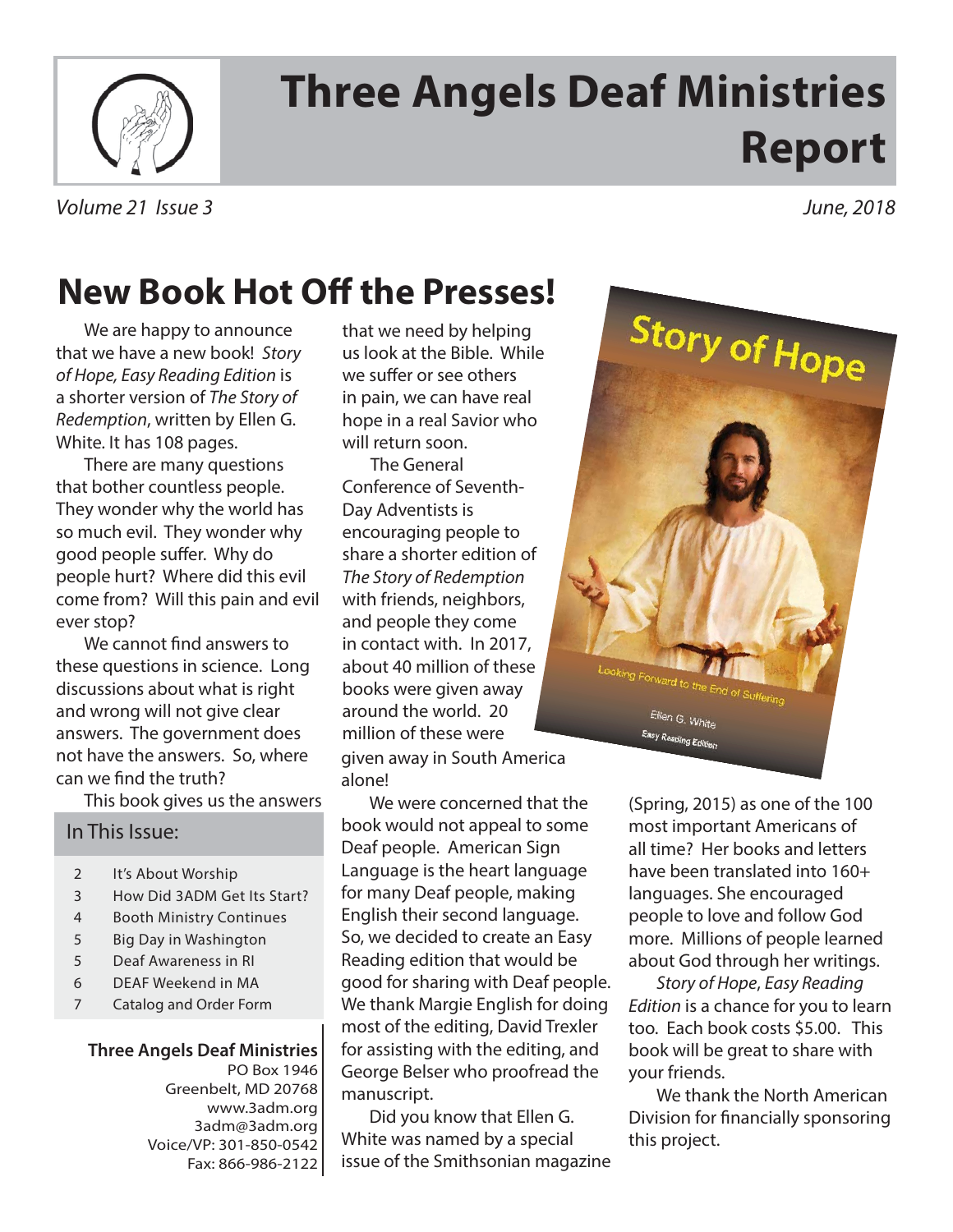### **Speaker's Dialogue: It's About Worship**

 Do you worship God every day, every hour, every minute, every second, every breath? What do you think about? Do you often think about God, a famous pro-player, movie actor, your girlfriend or boyfriend, pornography or cars?

 What is worship? Do you know? You should. According to the Merriam-Webster dictionary— 1. To honor or reverence as a divine being or supernatural power. 2. To regard with great or extravagant [too much] respect, honor, or devotion.

 Many young people worship their favorite movie stars, pro players, singers, etc. Maybe you have noticed them behaving or looking like their heroes? They follow these "great" people because the young people believe that they are so worthy.

 But are they truly worthy? Do they give us Christians good examples to follow? Of course, not. But, sadly many Christians spend a lot of time thinking about human heroes. They are influenced to become like them instead of our worthy Creator God. Worship is about who or what is the most important to admire and follow—God, human beings, animals or food, etc. If we continue to worship earthly things more than God then we are not ready for what is going to happen in our country and the whole world.

 First, let us take a look at the time before the Flood. What did the people think about? " The Lord saw that the human beings on the earth were very wicked and that everything they thought about was evil. "(Genesis 6:5 NCV). I would not be surprised if some of "God's" people were destroyed by the flood because they did not value God more than the world.

 Second, many innocent Christians during the Dark Ages died as martyrs because they refused to worship the papacy and the teachings of the Church. They stood firm no matter the threats of punishment by the government or the church.

 Now, Adventists believe in the end-time of trouble before the great day of Jesus' second coming. Revelation 13 tells us that the sea-beast (Papacy) and the land-beast (USA) will persecute us first with a financial boycott. That means we cannot buy or sell during the serious time of trouble. The government of the world will try to force God's people to obey human's laws instead of God's law.

If God's people worship created things more than

God now, then they will obey human's law (Sunday) instead of God (7th day Sabbath). They will receive the mark of the beast. Their thoughts are about saving themselves rather than dying for God. In other words they DO NOT know Jesus Christ at all. They did not develop an intimate relationship with God. They do not have the habit of obeying God because they do not really love Him. Those who value something more than God will naturally follow the world.

 People who value the Creator God more than anything will receive the Seal of God. Their thoughts are always on Jesus Christ. They obey Him because of love. They have grown into the likeness of Christ. They will stand against the world's pressure. They love God so much that they are willing to sacrifice for Him rather than to sin. "You are worthy, our Lord and God! You are worthy to receive glory and honor and power. You are worthy because you created all things. They were created and they exist. That is the way you planned it" (Revelation 4:11 NIRV).

 We need to wake up from our sleep. Now is the time for us to have a spiritual health check-up with the Great Physician to see if we worship God or anything else.

 ". . . Keep in mind the times we are living in. The hour has come for you to wake up from your sleep. Our full salvation is closer now than it was when we first believed in Christ. The dark night of evil is nearly over. The day of Christ's return is almost here. So let us get rid of the works of darkness. Let us put on the armor of light. Let us act as we should, like people living in the daytime. Have nothing to do with wild parties. Don't get drunk. Don't take part in sexual sins or evil conduct. Don't fight with each other. Don't be jealous of anyone. Instead, put on the Lord Jesus Christ as your clothing. Don't think about how to satisfy what your sinful nature wants" (Romans 13:11- 14 NIRV).

 Brothers and Sisters in Christ, please stand strong in the Lord. Accept the painful message from Jesus Christ about our spiritual conditions—if we are "dead" or "alive." Let Jesus be our God. Worship Him! David Trexler Speaker/Director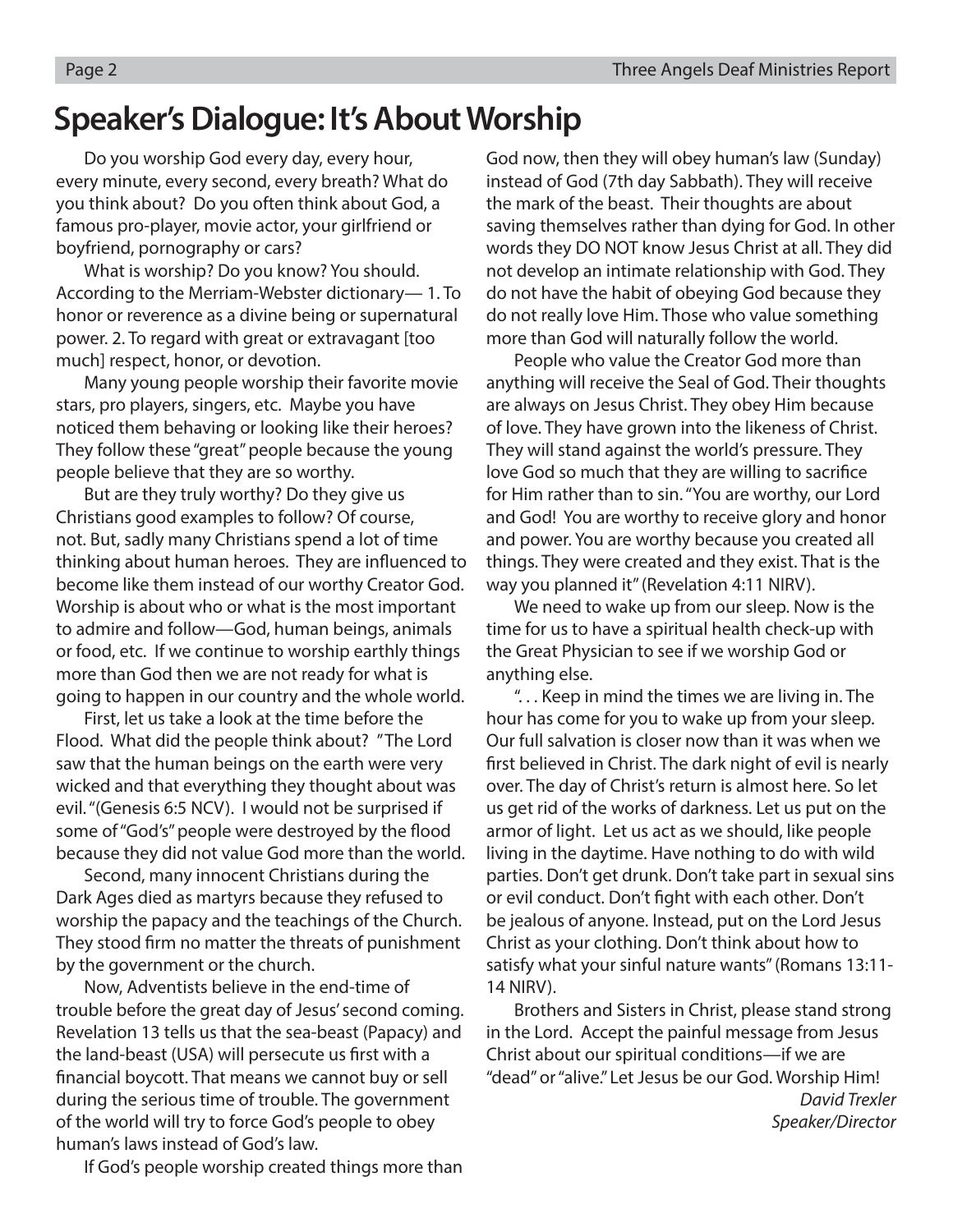### **How Did 3ADM Get Its Start?**

Three Angels Deaf Ministries (3ADM) is here today because Christian Record Services (CRS) closed their Deaf ministries on November 6, 1997. CRS began serving the Deaf in 1980, providing inspirational materials and ministry. CRS worked hard to promote its Deaf ministry and raise enough funds. But beginning in 1985, CRS faced debts and had to cut some services to the blind and the Deaf. The situation worsened, causing the CRS Board of Trustees to make the painful decision to close the ministry for the Deaf. The church's only ministry to the Deaf ceased to exist.

Soon after, Elder Manuel Vasquez, the NAD director of the Multilingual Department, held a meeting on November 24, 1997, at the General Conference/NAD headquarters in Silver Spring, MD. He invited Deaf and hearing members to this meeting. On the weekend just before, about sixty concerned individuals, mostly Deaf, came together at the Silver Spring, MD Church annex building to lay out ideas and goals for the future work for the Deaf.

On November 24, the meeting room at the headquarters was almost filled with concerned Deaf and hearing members. They worked all day on a proposal to present to the NAD officers and union presidents meeting in February, 1998. The proposal would develop a Deaf ministry under the umbrella of the NAD. Elder Vasquez did a remarkable job in conducting the meeting. He challenged the Deaf to roll up their sleeves and move forward in faith. The success of the Deaf work depended on us, the Deaf.

A committee was formed and it developed a proposal for the NAD officers and union presidents. Sadly, the NAD officers and union presidents did not approve the proposal. The disappointed Deaf members and hearing supporters did not give up.

The Adventist Deaf Ministries Committee (ADMC) had formed a year earlier at the Milo camp meeting to give guidance to the Deaf work. The committee occasionally met together online to discuss several important matters, such as a TV evangelism project. But with the crisis of the Deaf work, the ADMC decided to suspend the TV evangelism project temporarily. It wanted to focus on saving, continuing, and expanding the ministry for the Deaf.

When the NAD officers turned down the

The ribbon cutting for 3ADM's office November 8, 1998. Pictured left to right: Jim Hovey, Clarence Hodges, Thompson Kay, David Trexler, \_\_\_\_, and George Belser.

proposal, a church leader gave some advice. He suggested that the Deaf create a nonprofit organization. The ADMC boldly grabbed ahold of the advice and began working toward starting this supporting ministry, Adventist Deaf Ministries (ADM). (The name was later changed to Three Angels Deaf Ministries)

Although ADM was not under the church umbrella, ADM would receive some funds from the NAD Multilingual Department for special projects. ADM would team up with the church to finish God's work for the Deaf.

 Thompson U. Kay and David M. Trexler volunteered their time for ADM at the new office in Lincoln, Nebraska. The office opened September 1, 1998. Christian Record Services sent all the equipment belonging to the Deaf work to ADM. Also, CRS released about 20 percent of the materials to ADM. The materials were Steps to Christ, The Story of Redemption, and the Sign Language coloring books.

 Then on July 6, 1999 the interim board of directors of ADM voted to dissolve itself to make room for the new, permanent board of directors of ADM. The interim board was the ADMC. Thompson U. Kay and David M. Trexler were called to work for the ministry with salary. Thompson was the Executive Director and David was the Associate Director/ Evangelist.

(Adventist Deaf Ministries News, Fall 1998, Volume 1, Number 1 and Fall 1999, Volume 2, Number 3, adapted)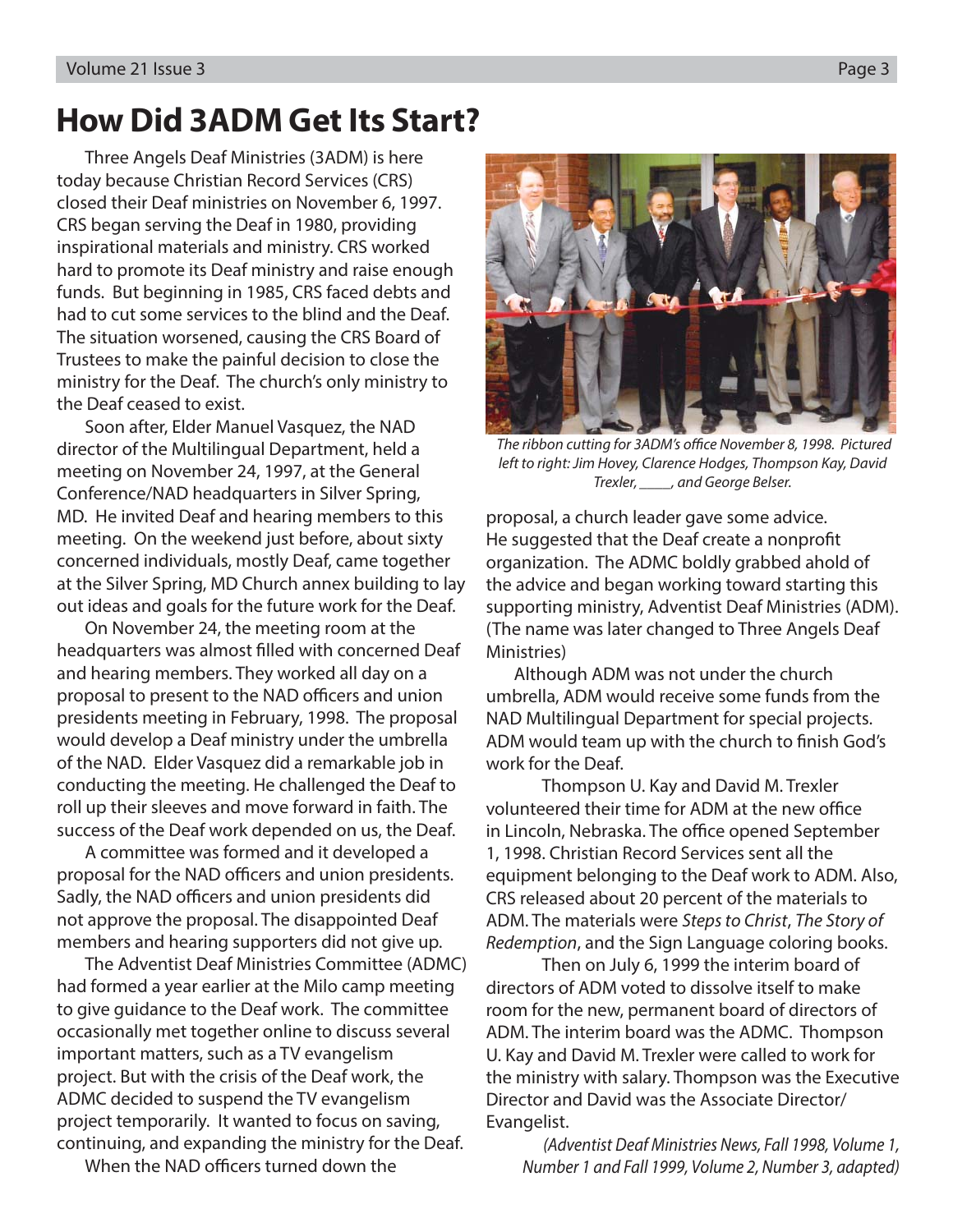### **Deaf Expo Ministry Continues**

#### **Boston Deaf Expo**

Some say that today people are not interested in Jesus. But the new Boston Deaf Expo proved that is not true. All day, the 3ADM booth was a busy place where people were excited to receive free kits that included God's Way Bible study pamphlets, Bible Study interest cards, a sample of The Deaf Messenger magazine, and a Last Day Events DVD.

The new Boston Deaf Expo was held for the first time on Saturday, April 28th in Newton, MA. Paul and Tina Kelly and Jessica Smith worked the booth together.

There were about 800 attendees and the Expo lasted from noon to 7:00pm. At 10:00am, there was already a long line of people waiting to get into the Expo. Inside there was barely enough room to move because of the number of people. All day the building was packed with many more people standing outside in the sunny parking lot for hours to talk and catch up.

There was a crowd around the 3ADM booth the entire day. Many were happy to share that they were Christian, and others said they have been searching for a Deaf church where they could worship. This shows the need for more Deaf churches. Jessica represented the local DEAF (Deaf Everywhere Are Family) group, which has monthly Bible studies, an annual DEAF Weekend and DEAF Camp. Twentytwo new people signed up to be on the mailing list to learn more about this local DEAF Christian (SDA) group. Paul and Tina also represented the 2018 DEAF Camp, and all the printed DEAF Camp brochures were given away quickly. The interest shown at the 3ADM booth proves that people are hungry for opportunities to talk about and to learn more about Jesus.

Large Deaf events like these expos offer an amazing opportunity to meet Deaf friends and to introduce them to Our Best Friend Jesus. Historically, this has been the most successful way to meet and reach new people who are interested in learning more about Jesus, joining DEAF events and signing up for Bible studies.

Jessica Smith



Francisca Trexler visits with a booth visitor at the San Francisco Deaf Expo on April 14. Many came by the booth to learn more about God. David Trexler and Gwen Tsujimoto also worked at the booth.

#### **Toronto Mayfest 2018**

Paul and Tina Kelly of Rochester, NY went to Toronto, Canada to work the 3ADM booth at the 44th Annual MayFest 2018 which was held on May 11 and 12. It had a good turnout with 3,128 attendees on Friday and 2,852 on Saturday. We had our booth only for Saturday. The booths were all around the sides of the hockey rink arena on the third floor level. Looking down below, there were many hockey teams coming in and out to practice or to play games.

While at the MayFest we noticed that there were many Deaf people from other countries. They moved to Canada for many reasons, but mostly to have a better life and to have better support and services for their needs that other countries do not have.

We gave out many bags filled with pamphlets and DVDs. Some individuals were thrilled and took several more kits home so they can share with their families, relatives and friends. Some stopped by and shared their spiritual experiences. We encouraged them to turn to the Bible for guidance. Christians told us they appreciated us doing God's ministry. We need to pray more and reach out more to Deaf people, leading them to the wonderful hope in Jesus Christ.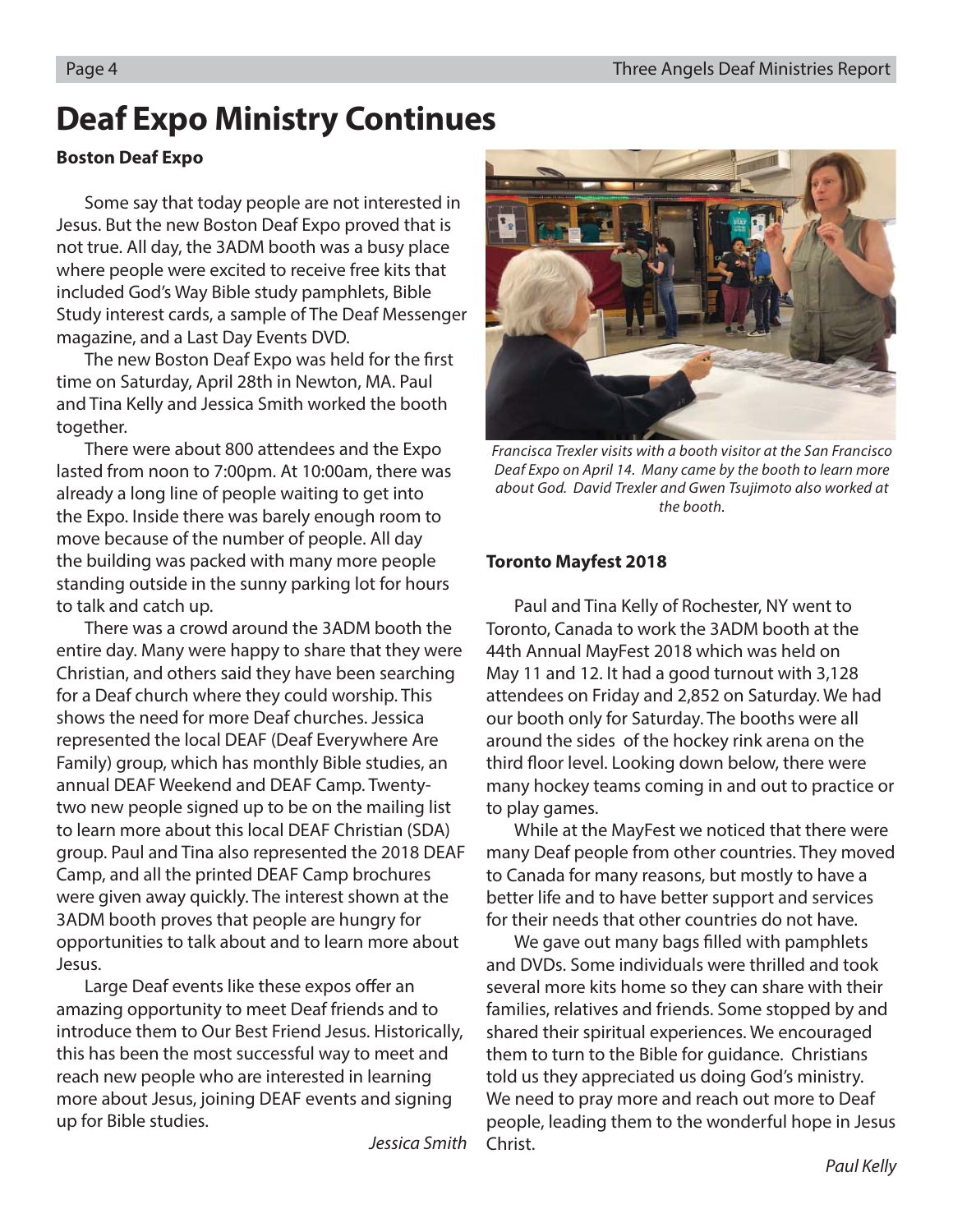### **Deaf Awareness in Rhode Island**

Educating hearing people about Deaf ministry needs is important. The Grace and Glory SDA Church in Providence, RI invited the DEAF (Deaf Everywhere Are Family) group on June 2nd to have a DEAF Ministries Day.

DEAF members led the entire worship service. Amanda Colgan presented about Deaf culture, Deaf ministry and 3ADM. Jessica Smith gave the sermon and Dona Lombardi helped with interpreting. Amy Colgan even led an informal class in the afternoon to teach children some ASL signs. After the potluck, a special discussion allowed hearing people to ask questions. The DEAF members answered their questions about being Deaf, Deaf culture, Deaf ministries and how to best reach Deaf people for Jesus.

The church members were very supportive and amazed to learn the work that needs to be done for Deaf outreach. This day of learning and fellowship was a great way to help expand Deaf awareness and ministry in the Northeast. We look forward to more similar invitations in the future and doing more to educate the hearing about Deaf ministries.

Jessica Smith

### **Big Day in Washington**

The Ferndale Seventh-day Adventist Church in Ferndale, WA had a historical event as Deaf and hearing gathered for the same church service on April 28, 2018. This is the first such event that has occurred in Washington Conference, drawing people from Canada, Washington and Oregon. David Trexler delivered the message to the congregation about holding on to their faith and not giving up. His wife, Francisca, taught Sabbath School and gave the afternoon message. Washington Conference Deaf Ministry Coordinator Nohelani Jarnes and Rose Davis voice interpreted Trexler's message for those who did not know ASL. Ferndale church members spent five weeks learning ASL from volunteer Deaf teachers so they could welcome those visiting for the event. Washington Conference Deaf Ministry has plans for future church services that will include both the hearing and the Deaf together.

Nohelani Jarnes



Amanda Colgan gives a presentation as Jessica Smith interprets. Kevin Colgan uses tactile signs for Deaf-Blind Sharon Eisenhart.



The Trexlers were visiting the Tucson, AZ area for vacation and visited with the Deaf members at the Fil-Am SDA Church. David preached to the hearing and the Deaf with a church-wide fellowship dinner after the service.



Francisca Trexler speaks to the Deaf in Ferndale, WA.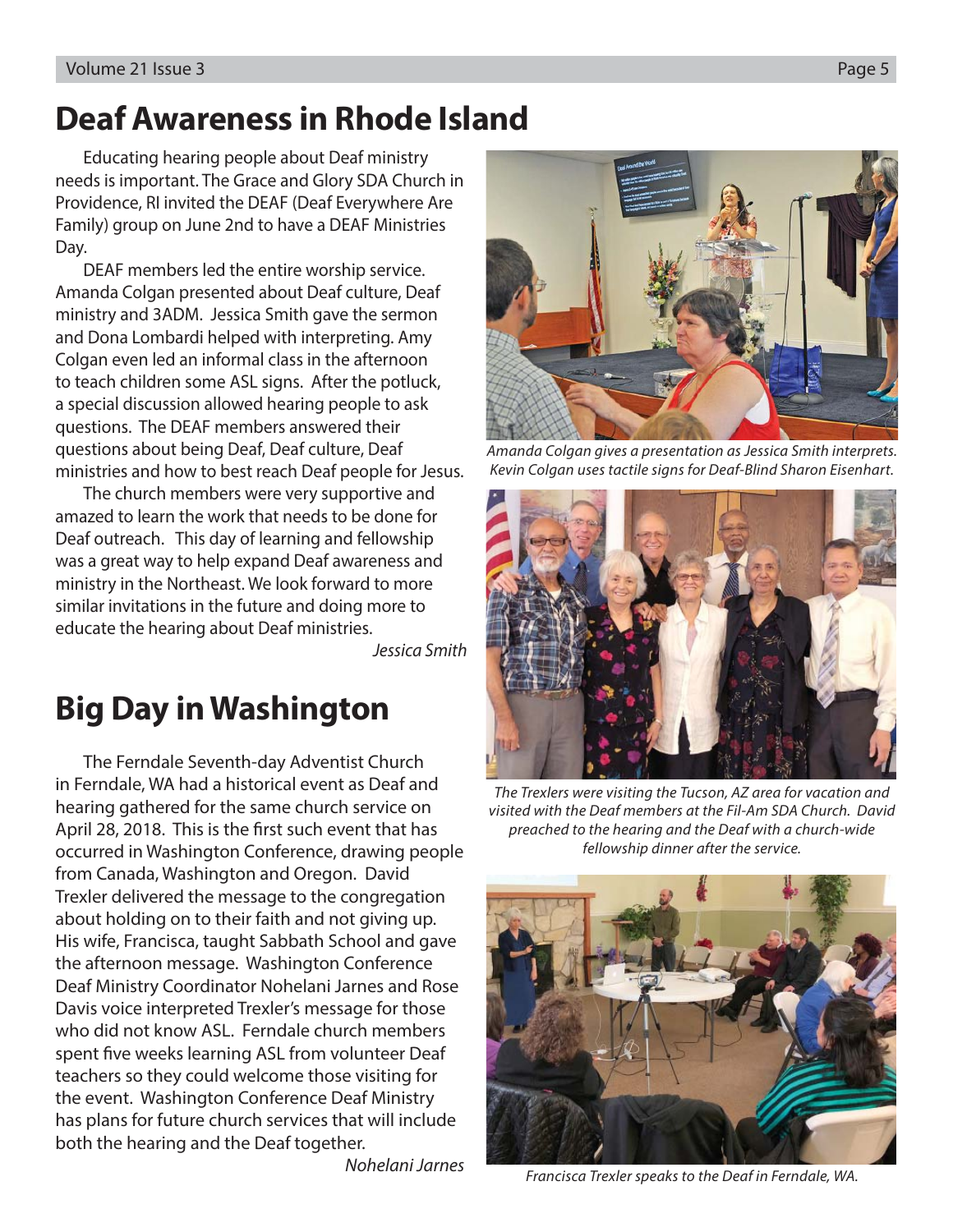### **"Called to Serve" Theme for Annual DEAF Weekend in New England**

New England does not have a Deaf SDA church. So DEAF (Deaf Everywhere Are Family) has monthly Bible studies, an annual DEAF Camp, and an Annual DEAF Weekend. This gives the Deaf in the area an opportunity to worship in ASL.

This year's Annual DEAF Weekend was held April 20-22 at the Worcester Airport SDA Church in Massachusetts. The theme was "Called to Serve" with Bruce Buzzell as the featured speaker. Bruce Buzzell is from St. Louis, MO and the chairperson for 3ADM's Board of Directors. DEAF members led all parts of the weekend. On Sabbath morning hearing church members joined DEAF for worship, with meetings voice interpreted by a team of four interpreters (Jessica McGowan Smith, Dona Lombardi, Harold Molina and Niki Espinal).

 Bruce presented four meetings on the topics, "Prayer on the Island," "Saved to Serve God," "How to Serve the Lord," and "Excitement or Service." Each meeting inspired the audience on why and how to serve Jesus.

 The theme follows the General Conference's Total Member Involvement (TMI) program. TMI encourages everyone to be involved in their local church and reaching people for Jesus. Everyone should do something for Jesus. The Deaf, Deaf-Blind, and hard of hearing people are included.

 To get right to work, DEAF members put together kits to give out at the Boston Deaf Expo the following weekend. A special offering was also collected to support 3ADM.

 Members and friends of DEAF traveled from all over New England and New York to attend. Local people opened their homes to host visitors traveling from far away. Meals were eaten together at the

#### **3ADM Board of Directors**

Bruce Buzzell, Chairperson Paul Kelly, Vice-Chairperson Chuck McGehee, Treasurer Alfred Griffith, Secretary George Belser Marvin Budd Margie English

#### **3ADM Staff**

David M. Trexler Speaker/Director Francisca Trexler Assistant Director Esther Doss Public Relations/Development church. These weekends are a great opportunity to fellowship together.

 The weekend highlight was the Sabbath School Bible study given by June Freeman (DEAF member from Connecticut). This was her first time leading a Bible study and she hopes to do it again soon. We also had a fun game night led by Charmaine Logan from New York.

 The Worcester Airport SDA Church were wonderful hosts who opened up their building to DEAF and made everyone feel welcome.

Jessica Smith

### **Blast From the Past**



 Neil Davidson ministered to the Deaf from 1960 to 1968. He traveled many miles around southern California, visiting many Deaf people and giving Bible studies. Many became interested in joining the church. In the photo above, Neil (on left) shakes hands with Elder R. R. Bietz of the Southern California Conference. Neil's wife Lillian is also pictured.

### **Donations**

*In Memory of...* Edith Hotchkiss by Marcia Irwin Shaun Johnston by Sara Johnston

*In Honor of...* Marvin Budd by Luis Leonor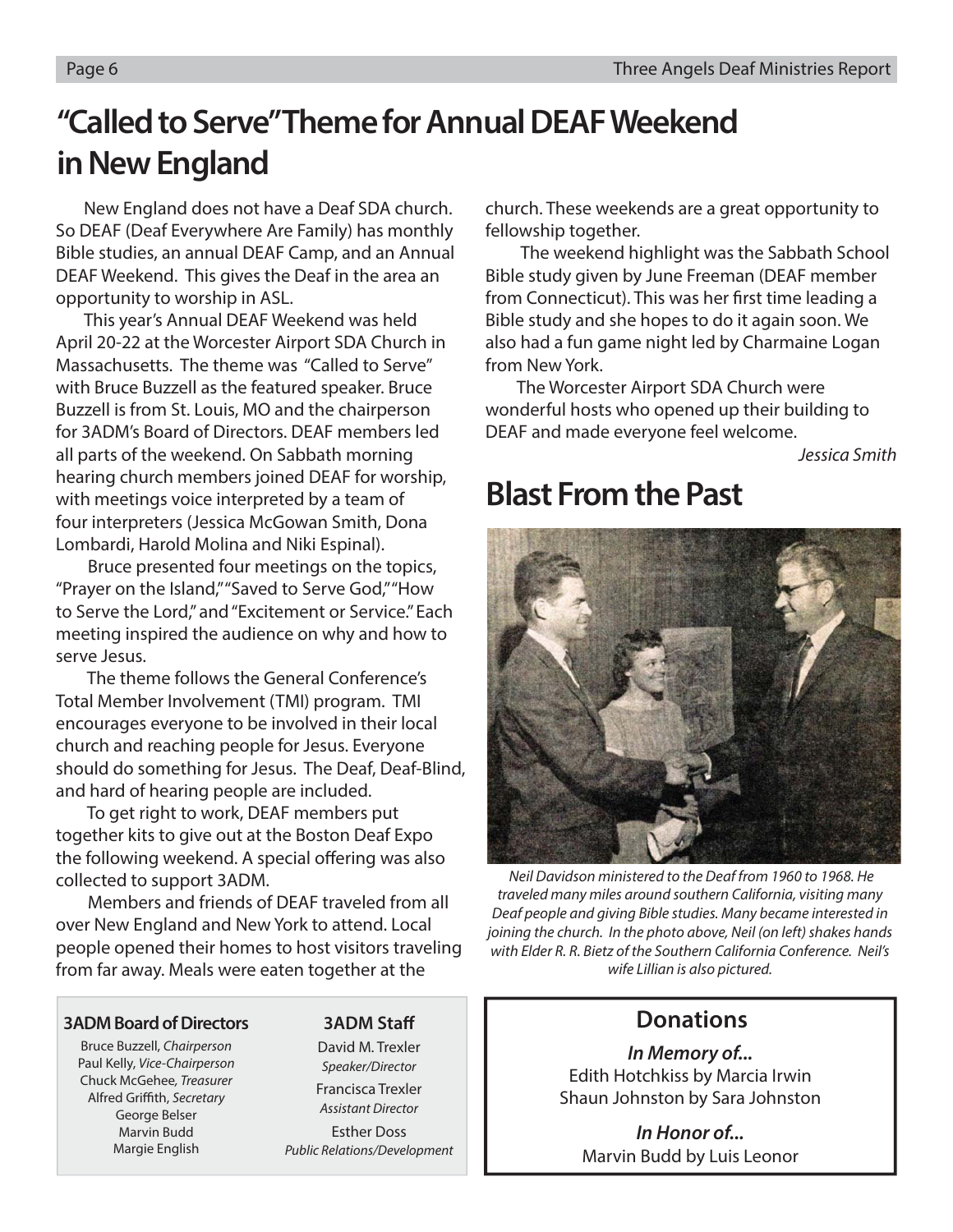### **3ADM Catalog -- All prices include USA shipping**

| <b>AMAZING BIBLE TRUTHS SERIES (7 DVDs)</b><br>14 Bible topics in ASL by Francisca Trexler. (no voice)                                                 | \$65.00          | <b>KEEPERS OF THE FLAME SERIES (2 DVDs)</b><br>8-part series on the history of the Christian church, and<br>the Adventist church. (ENGLISH SUBTITLES) | \$45.00           |
|--------------------------------------------------------------------------------------------------------------------------------------------------------|------------------|-------------------------------------------------------------------------------------------------------------------------------------------------------|-------------------|
| THE REVELATION OF JESUS CHRIST VIDEO SERIES<br>A set of 13 DVDs with 26 programs in ASL by<br>Pastor David Trexler. Includes study notes. (with voice) | \$90.00          | <b>THE FINAL EVENTS (DVD)</b><br>What the Bible says about the last days by Doug<br>Batchelor. (43 minutes - ENGLISH SUBTITLES)                       |                   |
| <b>SIGNS OF GOD'S LOVE DVDs</b><br>Presentations by Esther Doss as she explores<br>different places in the outdoors. (with voice)                      |                  | In Hard Case<br>In Paper Sleeve                                                                                                                       | \$15.00<br>\$8.00 |
| #1 - Salvation and God's love<br>#2 - What happens when you die?                                                                                       | \$8.00<br>\$8.00 | <b>CAN YOU HEAR US?</b><br>A quick reference quide to Deaf Ministry.                                                                                  | \$2.00            |
| #3 - God's law of love                                                                                                                                 | \$8.00           | Orders of 20 to 49 - each booklet                                                                                                                     | \$1.50            |
| #4 - The Sabbath<br>#5 - Jesus' second coming                                                                                                          | \$8.00<br>\$8.00 | Orders of 50 or more - each booklet                                                                                                                   | \$1.00            |
| #6 - Heaven and choices<br>#7 - The eight laws of health                                                                                               | \$8.00<br>\$8.00 | <b>MARGIE ASKS WHY, EASY READING (Book)</b><br>The story about the battle between God and Satan.                                                      | \$8.00            |
| #8 - The beginning and end of evil<br>#9 - Creationism and Young Age of the Earth                                                                      | \$8.00<br>\$8.00 | <b>STEPS TO CHRIST, EASY READING (Book)</b><br>A book that leads us to a better relationship with Jesus.                                              | \$8.00            |
| <b>LAST DAY EVENTS DVD with David Trexler</b><br>What will happen in the future? (with voice)                                                          | \$8.00           | THE STORY OF REDEMPTION, EASY READING                                                                                                                 | \$8.00            |
| <b>SIGNS OF GOD'S LOVE and LAST DAY EVENTS DVDs</b><br>Orders of 10-19 - each DVD                                                                      | \$7.00           | Tells how sin began and how Jesus will save<br>His people from sin & eternal death.                                                                   |                   |
| Orders of 20-99 - each DVD<br>Orders of 100 or more - each DVD                                                                                         | \$6.00<br>\$4.00 | <b>STORY OF HOPE, EASY READING</b><br>NEW! Shorter version of The Story of Redemption.                                                                | \$5.00            |
| <b>BIBLE ADVENTURES DVD</b><br>8 Bible stories for children in sign language (no voice)                                                                | \$15.00          | <b>EASY-READING BAPTISMAL STUDIES</b><br>28 fundamental beliefs studies for baptismal candidates.                                                     | \$20.00           |
| <b>OUR WORLD A THEATER IN GOD'S UNIVERSE (DVD)</b><br>The battle between God and Satan                                                                 | \$8.00           | <b>SILENTLY GUIDED (Book)</b><br>Mario Romero's remarkable life's journey.                                                                            | \$15.00           |
| <b>THE SEVENTH DAY (5 DVDs)</b><br>The history of the Sabbath. (CLOSED CAPTIONED)                                                                      | \$75.00          |                                                                                                                                                       |                   |

#### **If ordering several of one item, please contact us for quantity pricing.**

| <b>Product Name</b>                                                                                          |  |  | Quantity |                                                           | Price | Subtotal                           |  |
|--------------------------------------------------------------------------------------------------------------|--|--|----------|-----------------------------------------------------------|-------|------------------------------------|--|
|                                                                                                              |  |  |          |                                                           |       |                                    |  |
|                                                                                                              |  |  |          |                                                           |       |                                    |  |
|                                                                                                              |  |  |          |                                                           |       |                                    |  |
|                                                                                                              |  |  |          |                                                           |       |                                    |  |
|                                                                                                              |  |  |          |                                                           | Total |                                    |  |
|                                                                                                              |  |  |          |                                                           |       |                                    |  |
|                                                                                                              |  |  |          |                                                           |       |                                    |  |
|                                                                                                              |  |  |          |                                                           |       | Please make your check payable to: |  |
|                                                                                                              |  |  |          | <b>Three Angels Deaf Ministries</b><br><b>PO Box 1946</b> |       |                                    |  |
| ** Please print neatly. Contact us for orders <b>outside</b> the USA for shipping costs. Greenbelt, MD 20768 |  |  |          |                                                           |       |                                    |  |